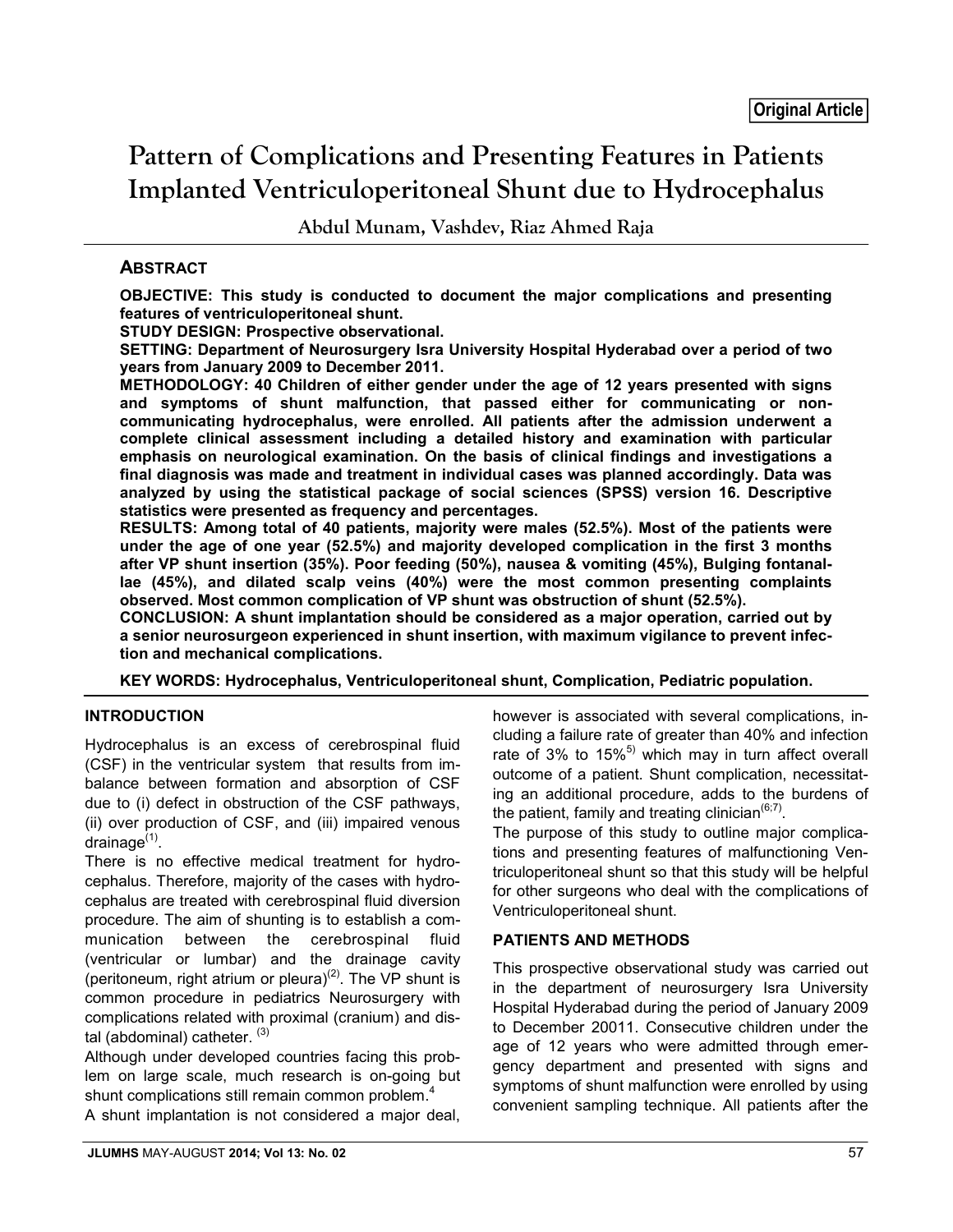#### **Implanted Ventriculoperitoneal Shunt due to Hydrocephalus**

admission underwent a complete clinical assessment including a detailed history and examination with particular emphasis on neurological examination.

The investigations performed in all patients were, complete blood count (CBC), urine detail report, erythrocyte sedimentation rate (ESR), CSF analysis, x-ray chest, serum electrolytes, and brain computed tomography (CT) Scan. Specific investigations such as CSF D/R, culture & sensitivity, blood culture & sensitivity, urine culture &sensitivity, Pus culture & sensitivity, ultrasound of abdomen, shunt series X-rays, and magnetic resonance imaging (MRI) of brain were also performed where indicated.

On the basis of clinical findings and investigations a final diagnosis was made and treatment in individual cases was planned accordingly. In case of infection, shunt removed and external ventriculostomy done proceeded with appropriate antibiotic administration. New shunt inserted after CSF became sterile.In case of malfunctioning shunt, shunt was explored and revision of the affected component done. In case of peritonitis shunt was excised and appropriate antibiotics were started. Either shunt converted into ventriculoatrial shunt or re-implantation of new shunt done on clearance of cerebrospinal fluid.

## *Data Analysis*

Data were analyzed by using the statistical package of social sciences (SPSS) version 16 on computer. Descriptive statistics were performed and results presented as frequency and percentages.

## **RESULTS**

Over a period of two years from January 2009 to December 2011, a total of 40 patients met the inclusion criterion. Among them, 21 were males (52.5%) and 19 (47.5%) were females. In this study the age of the patients ranged from a minimum of ten days to maximum twelve years. Most of our patients presented with complication were under the age of one year (52.5%). Most common clinical symptoms were poor feeding (50%), nausea & vomiting (45%), and head enlargement(40%) signs were bulging fontanallae (45%), dilated scalp veins (40%), and fever (20%)shown in Table II.

Table II shows, most common complication was obstruction of shunt (52.5%), Infection (25%), and exposure of shunt (10%).The obstruction to upper end of the shunt was more common as compared to lower end. The most of the post-operative complications of VP shunt develops during first month of implantation.

## **TABLE I: BASIC CHARACTERISTICS OF PATIENTS**

| Number (n=40)                                                           | <b>Percent</b> |  |  |  |  |
|-------------------------------------------------------------------------|----------------|--|--|--|--|
| 21                                                                      | 52.5           |  |  |  |  |
| 12                                                                      | 30             |  |  |  |  |
| 7                                                                       | 17.5           |  |  |  |  |
| Gender                                                                  |                |  |  |  |  |
| 21                                                                      | 52.5           |  |  |  |  |
| 19                                                                      | 47.5           |  |  |  |  |
|                                                                         |                |  |  |  |  |
| 12                                                                      | 30%            |  |  |  |  |
| 2                                                                       | 5%             |  |  |  |  |
| 7                                                                       | 17.50%         |  |  |  |  |
| Time interval b/w shunt insertion and develop-<br>ment of complications |                |  |  |  |  |
|                                                                         |                |  |  |  |  |
| 14                                                                      | 35%            |  |  |  |  |
|                                                                         |                |  |  |  |  |

| -0 - 111011010     |    | <u> vv /v</u> |
|--------------------|----|---------------|
| 3 months $-1$ year | 12 | 30%           |
| 1 year $-5$ year   |    | <b>20%</b>    |
| $≥5$ - year        |    | 15%           |

## **TABLE II: SINGS AND SYMPTOMS OF SHUNT COMPLICATION**

| Symptoms                   | Number (n=40) | <b>Percent</b> |
|----------------------------|---------------|----------------|
| Poor feeding               | 20            | 50             |
| Nausea & Vomiting          | 18            | 45             |
| Head enlargement           | 16            | 40             |
| Irritability               | 10            | 25             |
| Headache                   | 8             | 20             |
| Fever                      | 8             | 20             |
| Sings                      |               |                |
| <b>Bulging fontanallae</b> | 18            | 45             |
| Dilated scalp veins        | 16            | 40             |
| Fever                      | 20            | 40             |
| Neck rigidity              | 7             | 17.5           |
| Sunset sign                | 6             | 15             |
| Kerning's sign             | 3             | 7.5            |
| Dilated pupil              | 1             | 2.5            |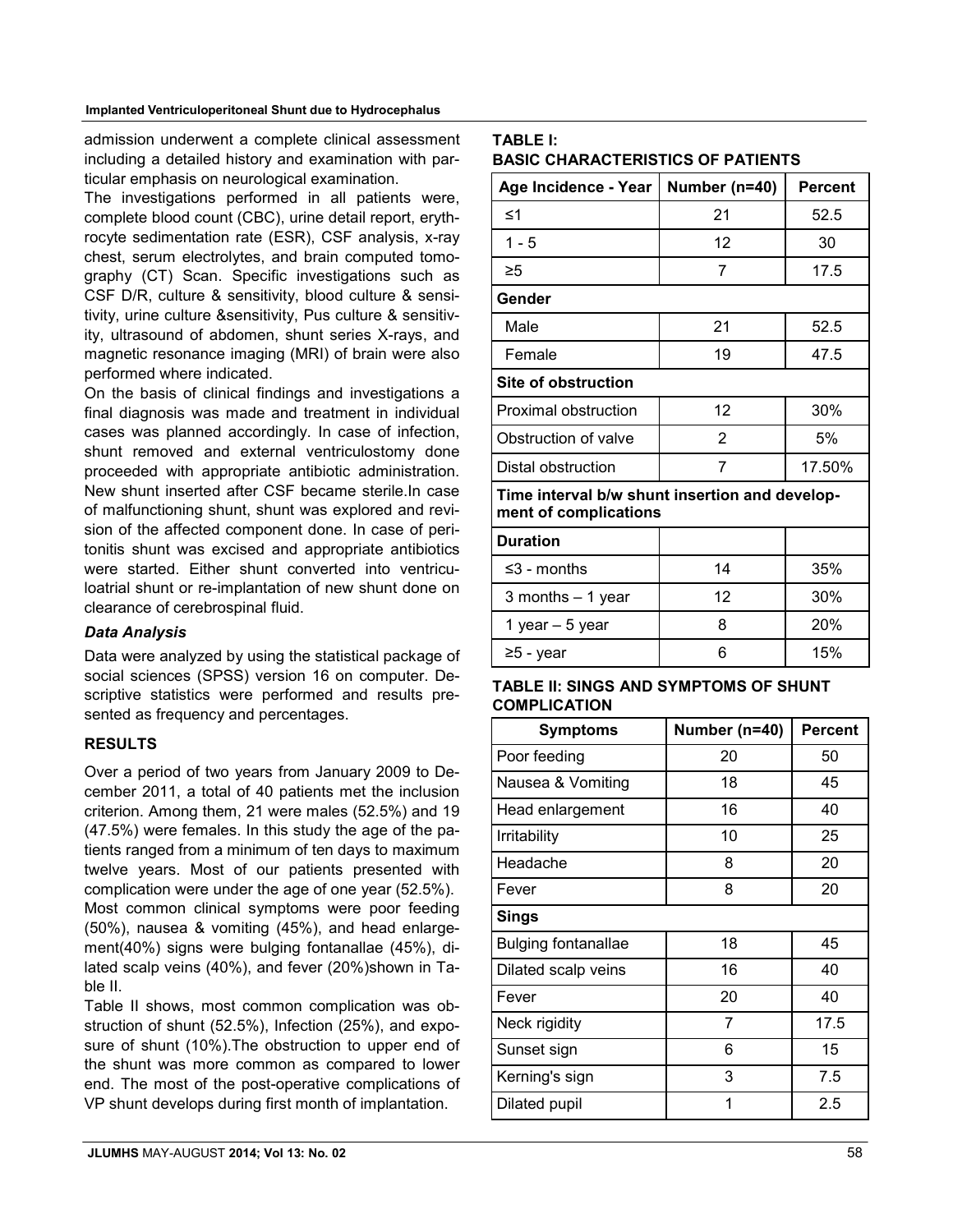| <b>Complications</b>                                   | Number (n=40) | <b>Percent</b> |  |
|--------------------------------------------------------|---------------|----------------|--|
| Obstruction of shunt                                   | 21            | 52.5           |  |
| Infection                                              | 10            | 25             |  |
| Exposure of shunt<br>Lower end<br>Upper end<br>Urethra | 2             | 10             |  |
| Abdominal distention                                   | З             | 7.5            |  |
| Over drainage                                          | 2             | 5              |  |

| TABLE III: PATTERN OF SHUNT COMPLICATION |  |  |  |  |
|------------------------------------------|--|--|--|--|
|------------------------------------------|--|--|--|--|

#### **DISCUSSION**

Hydrocephalus is one of the commonest problem treated by Neurosurgeons. In Neurosurgical practice, apparently it looks to be a minor, short and simple procedure but it has got a lot of complications if not managed properly. As it is lifelong commitment, patient may require multiple surgical procedure during life time.<sup>(8)</sup> Most of the larger scale studies have reported the incidence of complications after insertion of VP shunt are slightly higher in males as compare to females  $sex^{(9)}$  which is in favor with current study. Among forty patients of hydrocephalus, who were operated for Ventriculoperitoneal shunt and later developed complications were mostly under one year of age (52.5%). This is consistent with other studies in which author observed commencement of complications after shunt insertion is more prevalent in younger children than older ones<sup> $(10)$ </sup>. S.S, Panda et al. 2013 $(11)$ has shown in his study that malfunctioning and shunt obstruction were the most common problem faced by a neurosurgeon after VP shunt. The same findings are also observed in our study along with cases of poor feeding, irritability, head enlargement, and vomiting. Owing to the expansibility of the skull in infancy, symptoms of raised intra-cranial pressure are slight or absent. Study conducted by Baradkar VP, et al. 2009 also observed same findings as in our study $(12)$ .

Fever, irritability, and poor feeding were the main symptoms of infection in our study. This also correlates with other study by Duhaime AC, et al.  $2006^{(13)}$ . Shunt occlusion, the most common shunt complication in pediatric hydrocephalic population account for approximately 52.5 % of all shunt failure which is consistent with study conducted by Barnes et al  $(14)$ . Even though the obstruction may affect the distal end as well as the pumping device or the valve it self, ventricular end blockage is by for the most frequent events. Previous several studies also documented same findings. Exposure of CSF implanted device seen in 10% of cases in our study. It could be due to infant and younger children were more and their skin is thin and delicate. The rare complication in literature i-e exposed shunt from urethra (penis) was also seen in our studv $(15)$ . Now a days use of programmable value shunt has increased but still benefits are unproven & surgeons are facing similar problems (16).

#### **CONCLUSION**

Implantation of a Ventriculoperitoneal shunt is a common, routine procedure in neurosurgical practice. The benefits of a Ventriculoperitoneal shunt are much more than complications. Unfortunately, the complications associated with this device are not uncommon. A shunt implantation should be considered as a major operation, carried out by a senior neurosurgeon experience in shunt insertion, with maximum vigilance to prevent infection and mechanical complications. Regular follow up in cases of Ventriculoperitoneal shunt should be done and if signs and symptoms of complications develop prompt action should be taken.

#### **REFERENCE**

- 1. Kandasamy J, Jenkinson MD, Mallucci CL. Contemporary management and recent advances in paediatric hydrocephalus. BMJ 2011;343:d4191.
- 2. Pople IK. Hydrocephalus and shunts: what the neurologist should know. J Neurol Neurosurg Psychiatry 2002;73 Suppl 1:i17-i22.
- 3. Anwar Ul-Haq, Faisal Al-Otaibi, Saud Alshanafey, Mohamed DiyaSabbagh, and Essam Al Shail, "Ventriculoperitoneal Shunt Peritoneal Catheter Knot Formation," Case Reports in Neurological Medicine, vol. 2013, Article ID 628493, 4 pages, 2013. doi:10.1155/2013/628493.
- 4. Shao Y, Li M, Sun JL, Wang P, Li XK, Zhang QL, et al. A laparoscopic approach to ventriculoperitoneal shunt placement with a novel fixation method for distal shunt catheter in the treatment of hydrocephalus. Minim Invasive Neurosurg 2011;54  $(1):44-7.$
- 5. Kulkarni AV, Drake JM, Lamberti-Pasculli M. Cerebrospinal fluid shunt infection: a prospective study of risk factors. J Neurosurg 2001;94(2):195- 201.
- 6. Acakpo-Satchivi L, Shannon CN, Tubbs RS, Wellons JC, III, Blount JP, Iskandar BJ, et al. Death in shunted hydrocephalic children: a follow-up study. Childs Nerv Syst 2008;24(2):197-201.
- 7. Iskandar BJ, Tubbs S, Mapstone TB, Grabb PA, Bartolucci AA, Oakes WJ. Death in shunted hydrocephalic children in the 1990s. Pediatr Neurosurg 1998;28(4):173-6.
- 8. Reddy GK. Ventriculoperitoreal shunt surgery & incidence of shunt revision in adult patient with hemorrhage – related hydrocephalus. Clin Neurol